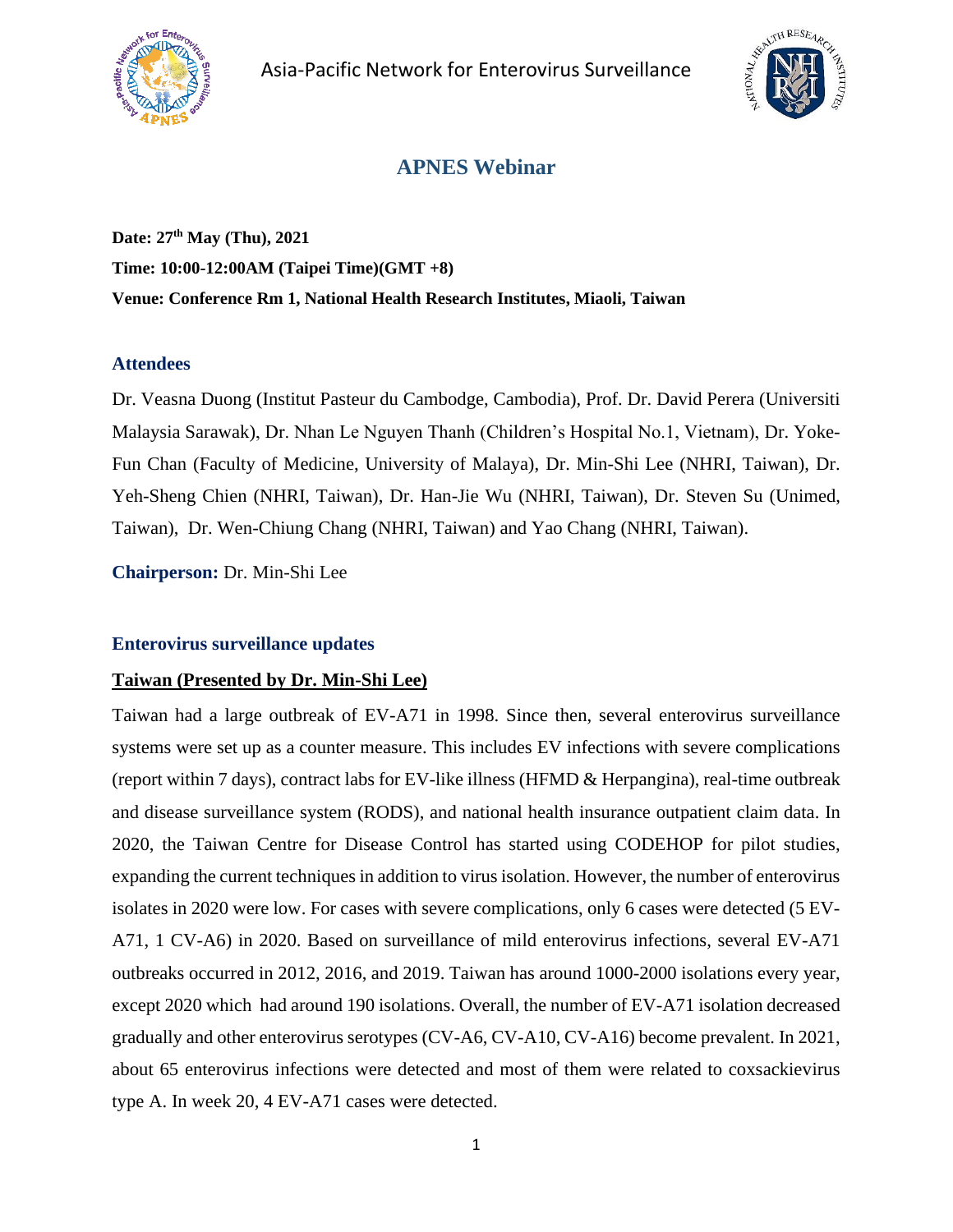



## **Vietnam:**

# **(1) Hospital-based enterovirus surveillance in HCMC, Vietnam (Presented by Dr. Wen-Chiung Chang)**

NHRI has collaborated with Children Hospital 1 (CH1) in Ho Chi Min city (HCMC) to conduct hospital-based enterovirus surveillance system since 2011. CH1 collected throat swab and serum specimens of about 30 HFMD cases per month. Virus culture was conducted in CH1 to determine EV and EV-A71 positivity. In addition, the specimens of throat swab and serum would be shipped to NHRI for conducting CODEHOP, a molecular test, and measuring neutralizing antibody against EV-A71. The average (range) of EV positive rate detected by CH1 was 26.2% (9.8-42.0%) and the average (range) positive rate of EV-A71 was 7.4% (1.6-29.6%). It is well observed that the positive rate by using CODEHOP was much higher, it was 54.7% on average, and 13.7% was EV-A71. Overall, the top 5 serotypes detected by using CODEHOP were CV-A2, CV-A6, CV-A10, CV-A16, and EV-A71. In addition, a seroprevalence study was conducted in 2012-2013 to collect serum samples of non-EV related inpatients for measuring the neutralizing antibody against EV-A71. About 23.5% of 1-year-old children in Southern Vietnam has been infected by EV-A71, and the median age of infection was estimated to be 3 years. No significant antigenic variation could be detected among the three EV-A71 genogroups (PLOS Neglected Tropical Diseases, Volume 14, Issue 3, 2020).

# **(2) HFMD in Children's Hospital 1(CH1-VN) (2019-2021) (Presented by Dr. Nhan Le Nguyen Thanh)**

Children's Hospital 1 is a tertiary care, teaching, and research center for pediatrics in southern Vietnam, and is currently under expansion. In 2019 there were about 2,737 hand-foot-mouth disease (HFMD) admission cases in CH1-VN followed by 1,613 and 985 cases in 2020 and 2021, respectively. In Feb-June 2020 the number of HFMD inpatients decreased significantly, which may be related to prevention measures for Covid-19. However, the HFMD inpatients increased significantly after August 2020. The number of severe HFMD inpatients increased from 49 in 2019, to 51 in 2020 and 167 in 2021 (by May). The median age for severe HFMD in 2019-2021 was 18.3 months with interquartile range of 12.7 to 25.8 months. CH1 uses PCR and sequencing for identifying serotype and pathogens of HFMD inpatients. The top three pathogens identified in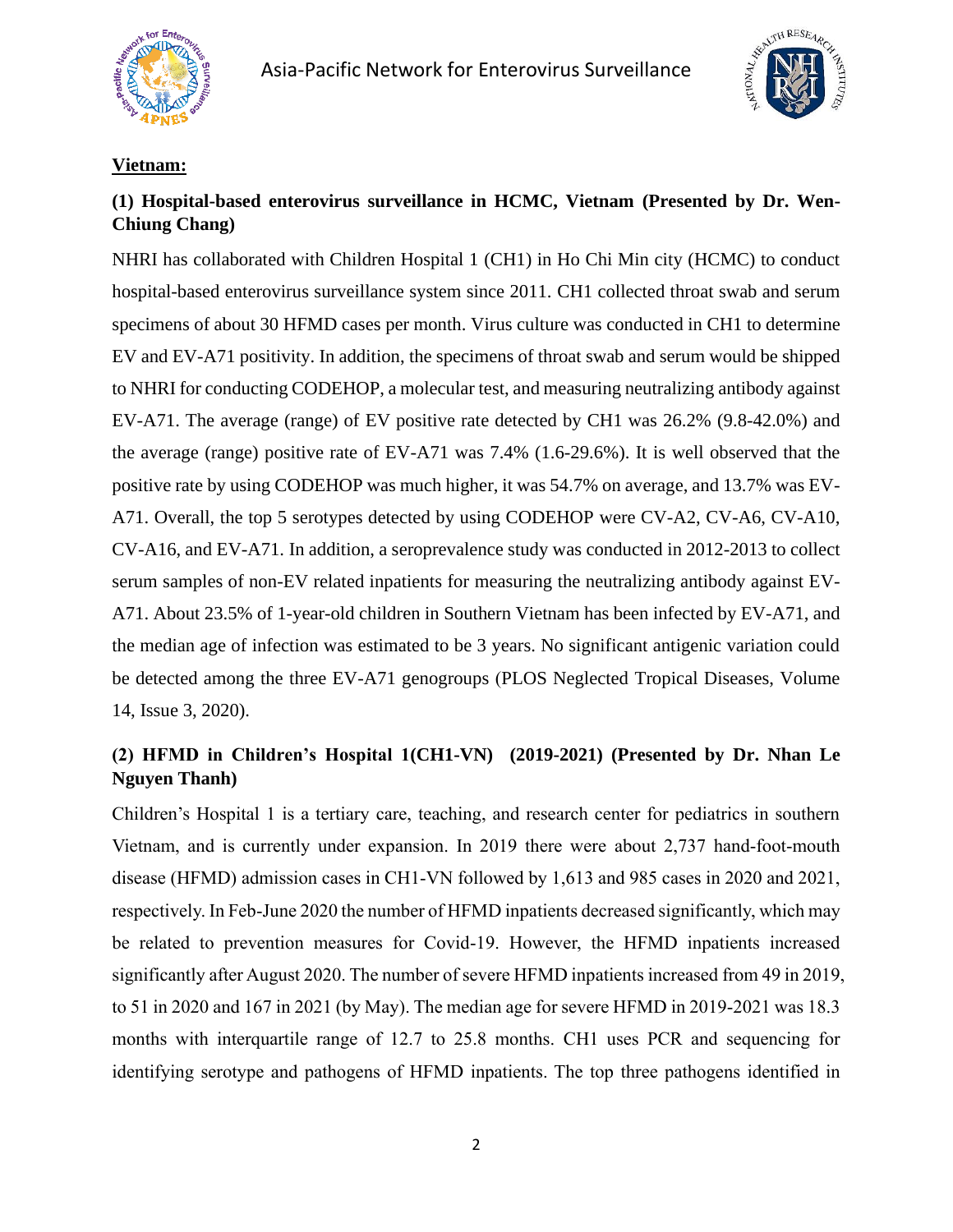



June-Dec 2020 were untypable enteroviruses (40.6%), CV-A6 (22.9%) and EV-A71 (15%). In Apr-May 2021, majority of the HFMD inpatients were caused by EV-A71 (64.6%).

### **Cambodia (Presented by Dr. Veasna Duong)**

EV-A71 continues to circulate predominantly among HFMD patients in Cambodia. The genotypes of circulating EV-A71 were mainly C4a with a few B5, starting with several possible introductions from China, Vietnam, and Thailand. Then it has become endemic in the country since 2017 and caused outbreak again in 2019. Epidemic cycle of HFMD is around every 2-3 years. EV-D68, a species of interest, since 2009 has circulated in Cambodia and their genotypes belong to Clade A2 which is phylogenetically related to the Philippines, and Clade B1 and B3 phylogenetically related to China. Current ongoing work also focuses on sequencing other non EV-A71 isolated in 2014- 2016 and recent EV-A71 strains in the 2019 outbreak. On the other hand, surveillance effort ended after 2019 due to the lack of funding.

#### **Malaysia**

### **(1) Enterovirus Surveillance in East Malaysia (Presented by Prof. David Perera**)

No single case of HFMD was reported in East Malaysia 2020. Since March 2020, Malaysia was placed under the Movement Control Order with the closing of schools and kindergartens. The main paediatrics ward that supplied samples to Prof. David Perera's lab only had up to 10% occupancy rate for infectious diseases. In 1997, Sarawak had an enterovirus outbreak and in 1998, Malaysia established surveillance programs in major hospitals in south central Sarawak and northern Sarawak. However, this was then discontinued in 2010 due to funding issues. As for now, the main methods being used for identifying of pathogens by the 2 main hospitals in Kuching and Sibu, we currently collaborate with is RT-PCR and sequencing. The state of Sarawak has recently announced the setting up of an infectious disease related institute (e.g., national emerging infectious disease institute), under the state of government, in which Prof. David Perera and Dr. Mong How Ooi would be involved. The institute is expected to begin operation by 2023/24.

## **(2) Enterovirus Surveillance in West Malaysia (Presented by Dr. Yoke-Fun Chan)**

Similar to East Malaysia, there are currently no funding available for HFMD surveillance. Samples have not been received for the past 2 years, we have not isolated any enteroviruses. One of the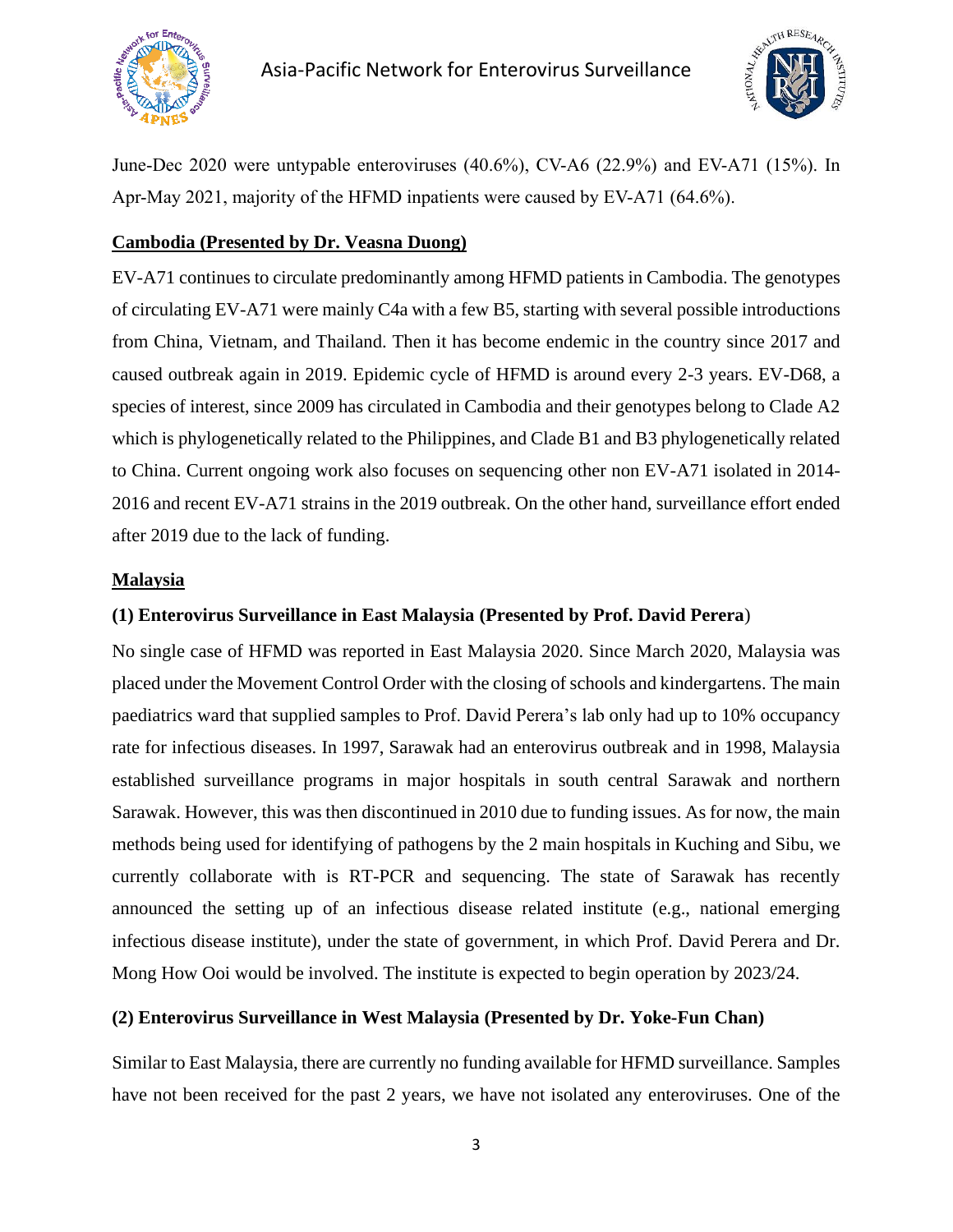



ongoing work is to investigate enterovirus in adults. Though viral pathogens (rhinovirus/enterovirus) were detected in severe acute respiratory infection (SARI) patients, further investigations are still needed to confirm the causation. It is known that enterovirus causes infection in adults and many were found with HRV-A, HRV-B, HRV-C, EV-D68, CV-B3 and a newer one EV-C104. In general, we use multiplex PCR and NGS for identification of enteroviruses in adult.

## **Thailand (Slide provided by Dr. Jiratchaya Puenpa)**

Epidemics of enterovirus in Thailand follow a 2-3 years of cycle. The first large-scale HFMD outbreak was in 2012, which affected primarily infants and children. Another nationwide HFMD outbreak was in 2017 though not as severe as the early one. In 2019, the majority of EV cases are related to CV-A6 (29 cases) and CV-A16 (15 cases), followed by EV-A71 (17 cases). Genotypes of circulating EV-A71 in 2019 includes B5 (9), C1 (7) and C4 (1). In 2020, a total of 123 suspected cases were tested, enterovirus results were positive for 34 (27.6%) HFMD patients, including CV-A6 (7), CV-A5 (4) and EV-A71 (4). Genotypes of circulating EV-A71 in 2020 includes C4 (2), C1 (1), B5 (1). In 2021 a total of 7 suspected cases were tested and 5 of them were CV-A16.

# **Updates on Oxford Nanopore Platform for Enterovirus Surveillance by NHRI, Taiwan (Presented by Dr. Yeh-Sheng Chien)**

The Oxford Nanopore sequencing platform was used to establish the enterovirus molecular surveillance system. This can be applied to:

1) Genome sequencing of enterovirus isolates.

Human enterovirus is composed of 4 species, including more than 100 serotypes. Due to frequent recombination, it is important to conduct genome sequencing for monitoring enterovirus evolution. The current technology using NGS for genome sequencing is expensive and labor-intensive. We established Nanopore platform (MinION) for genome sequencing of enterovirus. In this study, we tested 72 samples which includes 34 historical samples (sequenced by Illumina NGS before) and 38 new samples. Among the 34 historical samples, 100% of them could be sequenced successfully